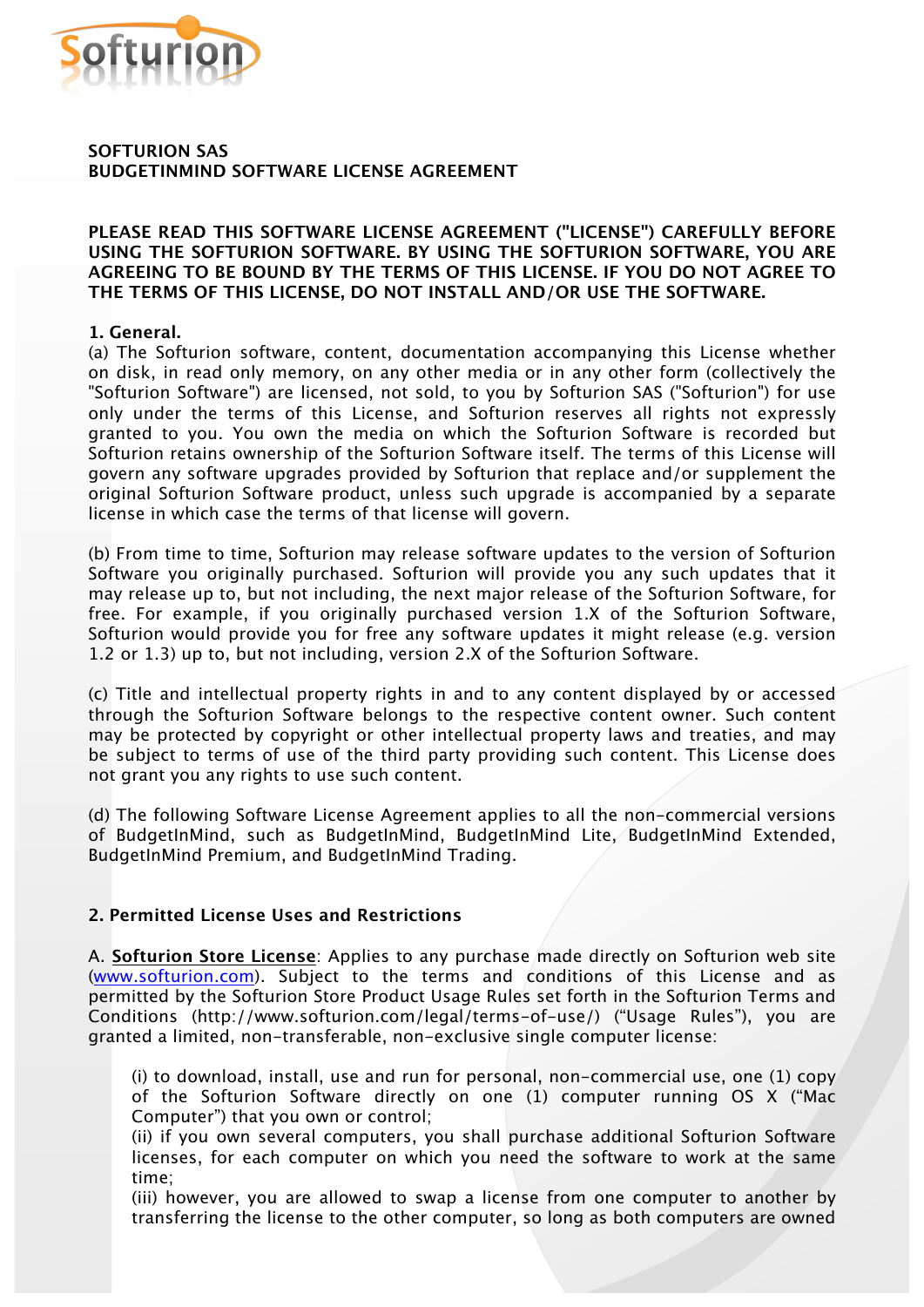

by you and for personal, non-commercial use only. Once transferred, the Softurion Software will stop functioning on the computer initially owning the license. Excessive use of license transfer (on too many different computers, too often, etc.…) is a breach of such license and may result in the revocation of your license at the sole discretion of Softurion.

License Activation: You hereby agree to the activation process for Softurion Software during which the manual entry of an activation code is required. Customer also agrees that the Softurion Software activation process may be used to enforce provisions of this Agreement that allow the use of one Softurion Software license only on one computer at a given time, as explained above.

Softurion Users Management System: Personal data of customers that purchase Softurion Software is stored in Softurion Users Management System ("S.U.M.S."). Only the personal data that customers or their agents enter into the Softurion Software purchase web page are stored in this database. You hereby allow Softurion to store this data on Softurion's server. This data shall be used for purchase tracking, reactivation of Softurion Software licenses, refund and chargeback tracking and other customer service purposes.

Customer allows Softurion to send infrequent product update newsletters and promotional offers to the e-mail and postal addresses stored in the S.U.M.S. database if they elected to during checkout.

B. **Mac App Store License**. Subject to the terms and conditions of this License and as permitted by the Mac App Store Product Usage Rules set forth in the App Store Terms and Conditions (http:// www.apple.com/legal/itunes/ww/) ("Usage Rules"), you are granted a limited, non-transferable, non- exclusive license:

to download, install, use and run for personal, non-commercial use, one (1) copy of the Softurion Software directly on each Apple-branded computer running OS X ("Mac Computer") that you own or control;

C. **Non-commercial use license**: If you are a professional or a business, you are not allowed to use Softurion Software for your business since the following license only applies for private use (home and family). If you need a version of Softurion Software for your business (for instance, but not limited to, to manage clients finances), you shall contact Softurion and purchase a Professional version of such Softurion Software directly from Softurion.

D. **No financial/investment advise provided**: Any financial information displayed by the Softurion Software is provided for general informational purposes only and is not intended to be relied upon as, or a substitute for, financial advice. You are solely responsible for the financial decisions made by you and any consequences resulting therefrom, and should always seek the guidance and advice of a financial professional as appropriate. Before executing any securities transaction based upon information obtained through the Softurion Software, you should consult with a financial or securities professional who is legally qualified to give financial or securities advice in your country or region. Neither Softurion nor any of its content providers guarantees the accuracy, completeness, or timeliness of financial information appearing within the Softurion Software or that desired results will be obtained.

E. Except as explicitly permitted below, the images in the icon library are solely for viewing by you within the Softurion Software to illustrate features of the Softurion Software and may not be used by you in your own materials or otherwise copied.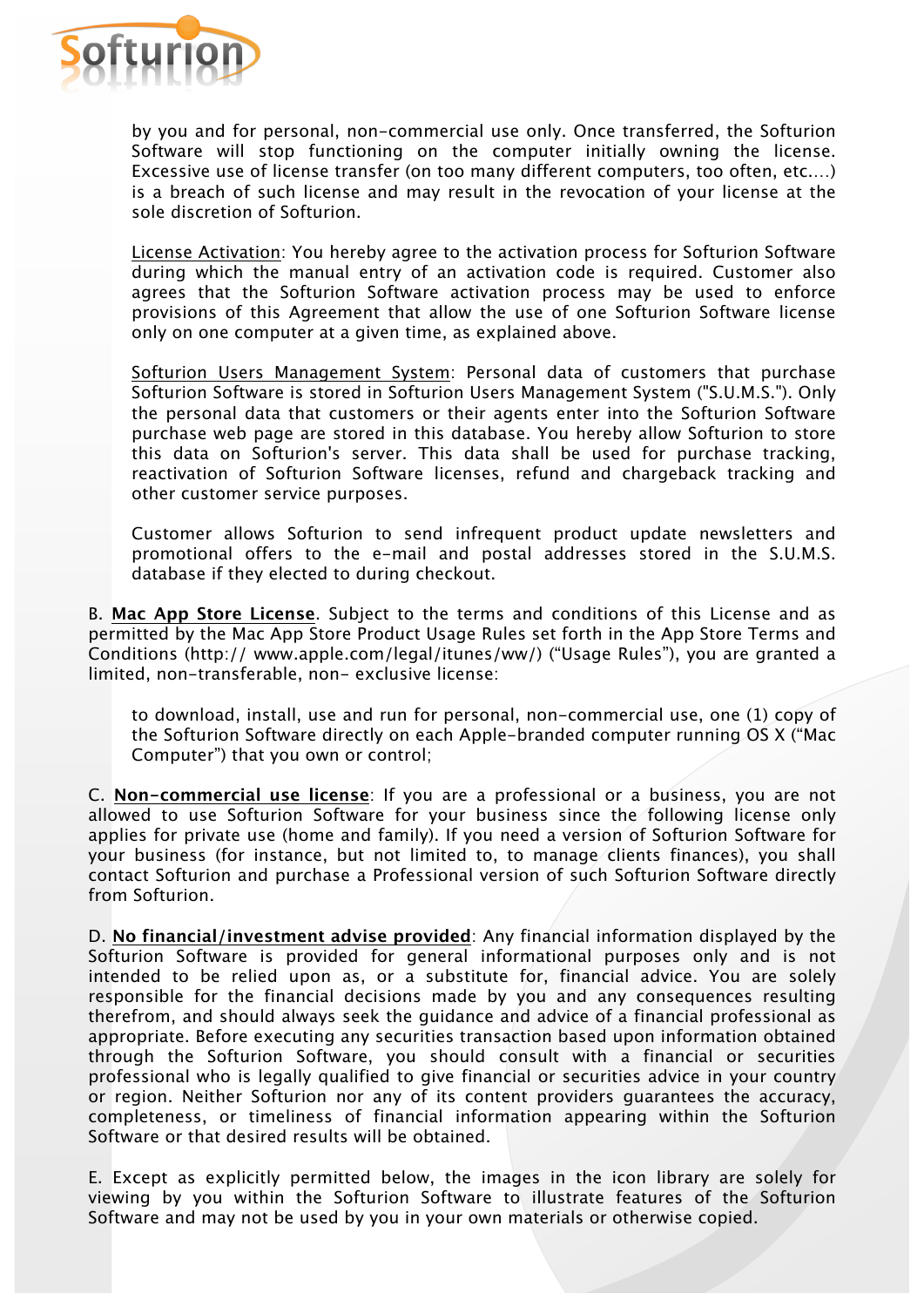

F. The Softurion Software may be used to reproduce materials so long as such use is limited to reproduction of non-copyrighted materials, materials in which you own the copyright, or materials you are authorized or legally permitted to reproduce. This License does not allow the Softurion Software to work on more than one computer at a time (when not purchased from Apple App Store), and you may not make the Softurion Software available over a network where it could be used by multiple computers at the same time. You may make one copy of the Softurion Software in machine-readable form for backup purposes only; provided that the backup copy must include all copyright or other proprietary notices contained on the original.

G. Softurion has provided, as part of the Softurion Software, access to certain third party software or services as a convenience. To the extent that the Softurion Software contains, or provides access to, any third party software or services, Softurion has no express or implied obligation to provide any technical or other support for such software or services. Please contact the appropriate software vendor, manufacturer or service provider directly for technical support and customer service related to its software, service and/or products.

H. No Reverse Engineering. You may not and you agree not to, or to enable others to, copy (except as expressly permitted by this License or by the Usage Rules), decompile, reverse engineer, disassemble, attempt to derive the source code of, decrypt, modify, or create derivative works of the Softurion Software or any services provided by the Softurion Software, or any part thereof (except as and only to the extent any foregoing restriction is prohibited by applicable law). Any attempt to do so is a violation of the rights of Softurion.

**3. Transfer.** You may not rent, lease, lend or sublicense the Softurion Software. You may, however, make a one-time permanent transfer of all of your license rights to the Softurion Software to another party, provided that: (a) the transfer must include all of the Softurion Software, including all its component parts, original media, printed materials and this License; (b) you do not retain any copies of the Softurion Software, full or partial, including copies stored on a computer or other storage device; and (c) the party receiving the Softurion Software reads and agrees to accept the terms and conditions of this License. All components of the Softurion Software are provided as part of a bundle and may not be separated from the bundle and distributed as standalone applications.

#### **4. Consent to Use of Data.**

You agree that Softurion and its subsidiaries may collect and use technical and related information, including but not limited to technical information about your computer, system and application software, and peripherals, that is gathered periodically to facilitate the provision of software updates, product support and other services to you (if any) related to the Softurion Software. Softurion may use this information, as long as it is in a form that does not personally identify you, to improve our products or to provide services or technologies to you.

**5. Termination.** This License is effective until terminated. Your rights under this License will terminate automatically without notice from Softurion if you fail to comply with any term(s) of this License. Upon the termination of this License, you shall cease all use of the Softurion Software and destroy all copies, full or partial, of the Softurion Software.

6. **Services; Third-Party Materials**. The Softurion Software Application may enable access to Softurion's, Apple's, and/or third-party services and websites (collectively and individually, "Services"). Use of the Services requires Internet access and use of certain Services requires you to accept additional terms. By using this software in connection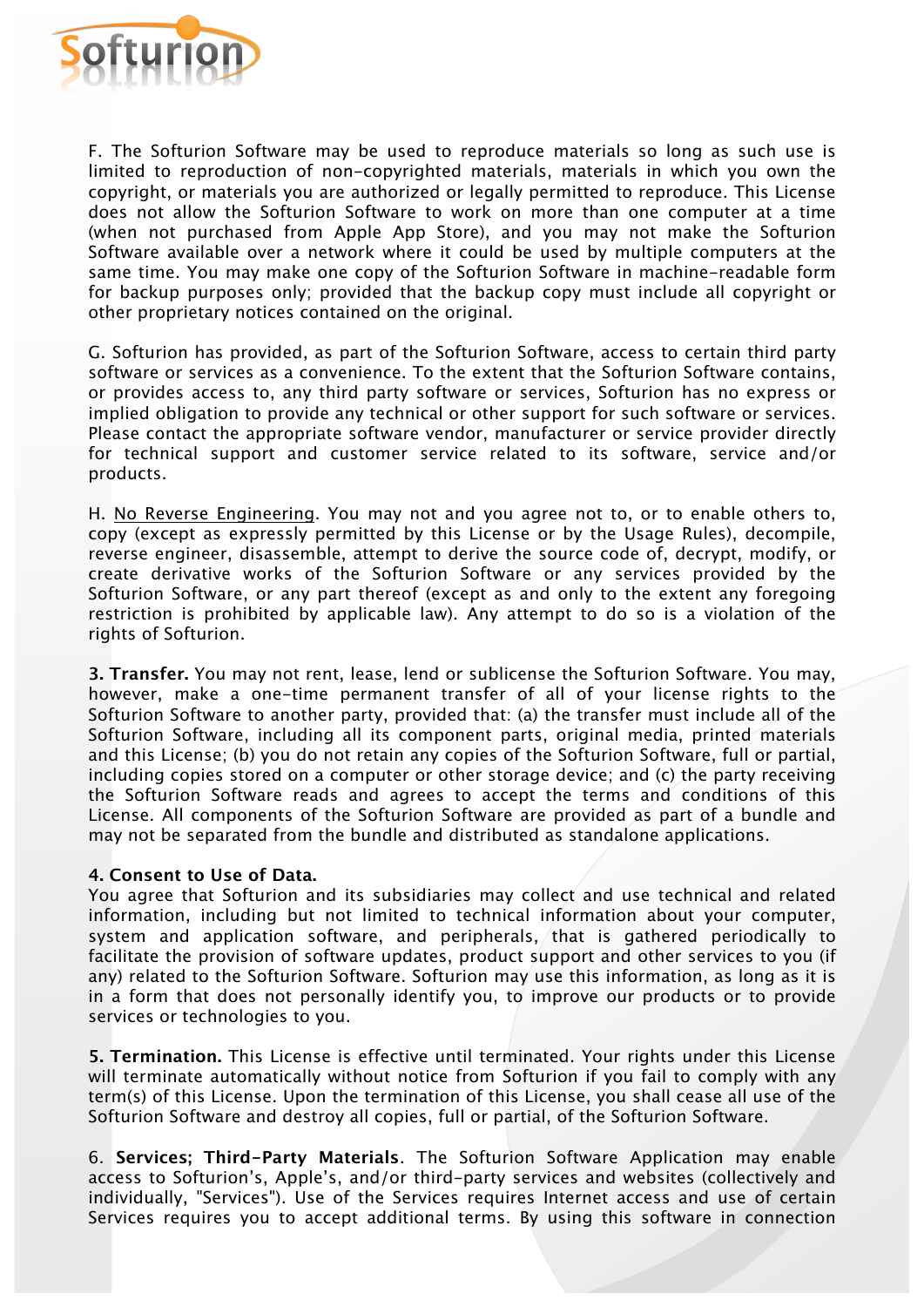

with an iTunes Store account, you agree to the latest iTunes Store Terms and Conditions and Usage Rules, which you may access and review at http://www.apple.com/legal/internet-services/itunes/ww/. If you purchase the Softurion Software directly from Softurion web site, you agree to the latest Softurion Terms and Conditions, which you may access and review at http://www.softurion.com/legal.

You understand that by using any of the Services, you may encounter content that may be deemed offensive, indecent, or objectionable, which content may or may not be identified as having explicit language, and that the results of any search or entering of a particular URL may automatically and unintentionally generate links or references to objectionable material. Nevertheless, you agree to use the Services at your sole risk and that Softurion shall have no liability to you for content that may be found to be offensive, indecent, or objectionable.

Certain Services may display, include or make available content, data, information, applications or materials from third parties ("Third Party Materials") or provide links to certain third party web sites. By using the Services, you acknowledge and agree that Softurion is not responsible for examining or evaluating the content, accuracy, completeness, timeliness, validity, copyright compliance, legality, decency, quality or any other aspect of such Third Party Materials or web sites. Softurion, its officers, affiliates and subsidiaries do not warrant or endorse and do not assume and will not have any liability or responsibility to you or any other person for any third-party Services, Third Party Materials or web sites, or for any other materials, products, or services of third parties. Third Party Materials and links to other web sites are provided solely as a convenience to you.

Financial information displayed by any Services is for general informational purposes only and should not be relied upon as investment advice. Before executing any securities transaction based upon information obtained through the Services, you should consult with a financial or securities professional who is legally qualified to give financial or securities advice in your country or region. Location data provided by any Services is for basic navigational purposes only and is not intended to be relied upon in situations where precise location information is needed or where erroneous, inaccurate, time-delayed or incomplete location data may lead to death, personal injury, property or environmental damage. Neither Softurion nor any of its content providers guarantees the availability, accuracy, completeness, reliability, or timeliness of stock information, location data or any other data displayed by any Services.

You agree that the Services contain proprietary content, information and material that is owned by Softurion and/or Apple, and is protected by applicable intellectual property and other laws, including but not limited to copyright, and that you will not use such proprietary content, information or materials in any way whatsoever except for permitted use of the Services or in any manner that is inconsistent with the terms of this License or that infringes any intellectual property rights of a third party or Softurion. No portion of the Services may be reproduced in any form or by any means. You agree not to modify, rent, lease, loan, sell, distribute, or create derivative works based on the Services, in any manner, and you shall not exploit the Services in any unauthorized way whatsoever, including but not limited to, using the Services to transmit any computer viruses, worms, trojan horses or other malware, or by trespass or burdening network capacity. You further agree not to use the Services in any manner to harass, abuse, stalk, threaten, defame or otherwise infringe or violate the rights of any other party, and that Softurion is not in any way responsible for any such use by you, nor for any harassing, threatening, defamatory, offensive, infringing or illegal messages or transmissions that you may receive as a result of using any of the Services.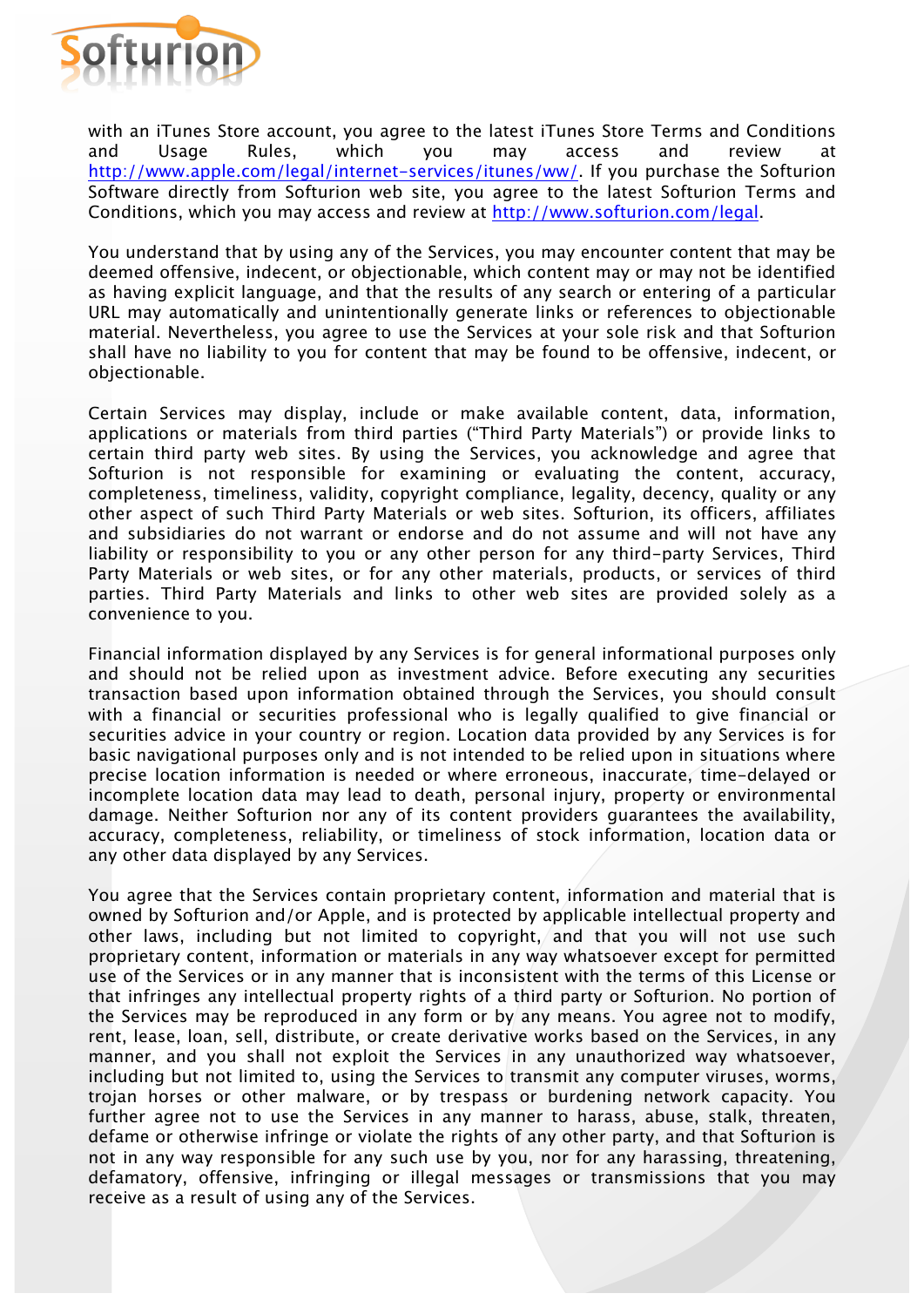

In addition, Services and Third Party Materials that may be accessed from, displayed on or linked to from the computer are not available in all languages or in all countries or regions. Softurion makes no representation that such Services and Materials are appropriate or available for use in any particular location. To the extent you choose to use or access such Services and Materials, you do so at your own initiative and are responsible for compliance with any applicable laws, including but not limited to applicable local laws. Softurion reserve the right to change, suspend, remove, or disable access to any Services at any time without notice. In no event will Softurion be liable for the removal of or disabling of access to any such Services. Softurion may also impose limits on the use of or access to certain Services, in any case and without notice or liability.

#### **7. Disclaimer of Warranties**.

7.1 If you are a customer who is a consumer (someone who uses the Softurion Software outside of your trade, business or profession), you may have legal rights in your country of residence which would prohibit the following limitations from applying to you, and where prohibited they will not apply to you. To find out more about rights, you should contact a local consumer advice organization.

7.2 YOU EXPRESSLY ACKNOWLEDGE AND AGREE THAT TO THE EXTENT PERMITTED BY APPLICABLE LAW, USE OF THE SOFTURION SOFTWARE AND SERVICES IS AT YOUR SOLE RISK AND THAT THE ENTIRE RISK AS TO SATISFACTORY QUALITY, PERFORMANCE, ACCURACY AND EFFORT IS WITH YOU.

7.3 TO THE MAXIMUM EXTENT PERMITTED BY APPLICABLE LAW, THE SOFTURION SOFTWARE AND SERVICES ARE PROVIDED "AS IS", WITH ALL FAULTS AND WITHOUT WARRANTY OF ANY KIND, AND SOFTURION HEREBY DISCLAIMS ALL WARRANTIES AND CONDITIONS WITH RESPECT TO THE SOFTURION SOFTWARE AND SERVICES, EITHER EXPRESS, IMPLIED OR STATUTORY, INCLUDING, BUT NOT LIMITED TO, THE IMPLIED WARRANTIES AND/OR CONDITIONS OF MERCHANTABILITY, OF SATISFACTORY QUALITY, OF FITNESS FOR A PARTICULAR PURPOSE, OF ACCURACY, OF QUIET ENJOYMENT, AND NON-INFRINGEMENT OF THIRD PARTY RIGHTS.

7.4 SOFTURION DOES NOT WARRANT AGAINST INTERFERENCE WITH YOUR ENJOYMENT OF THE SOFTURION SOFTWARE OR SERVICES, THAT THE FUNCTIONS CONTAINED IN THE SOFTURION SOFTWARE OR SERVICES WILL MEET YOUR REQUIREMENTS, THAT THE OPERATION OF THE SOFTURION SOFTWARE OR SERVICES WILL BE UNINTERRUPTED OR ERROR-FREE, THAT THE SOFTURION SOFTWARE OR SERVICES WILL BE COMPATIBLE WITH THIRD PARTY SOFTWARE, OR THAT DEFECTS IN THE SOFTURION SOFTWARE OR SERVICES WILL BE CORRECTED.

7.5 YOU FURTHER ACKNOWLEDGE THAT THE SOFTURION SOFTWARE AND SERVICES ARE NOT INTENDED OR SUITABLE FOR USE IN SITUATIONS OR ENVIRONMENTS WHERE THE FAILURE OF, OR ERRORS OR INACCURACIES IN THE CONTENT, DATA OR INFORMATION PROVIDED BY, THE SOFTURION SOFTWARE OR SERVICES COULD LEAD TO DEATH, PERSONAL INJURY, OR SEVERE PHYSICAL OR ENVIRONMENTAL DAMAGE, INCLUDING WITHOUT LIMITATION THE OPERATION OF NUCLEAR FACILITIES, AIRCRAFT NAVIGATION OR COMMUNICATION SYSTEMS, AIR TRAFFIC CONTROL, LIFE SUPPORT OR WEAPONS SYSTEMS.

7.6 NO ORAL OR WRITTEN INFORMATION OR ADVICE GIVEN BY SOFTURION OR AN SOFTURION AUTHORIZED REPRESENTATIVE SHALL CREATE A WARRANTY. SHOULD THE SOFTURION SOFTWARE OR SERVICES PROVE DEFECTIVE, YOU ASSUME THE ENTIRE COST OF ALL NECESSARY SERVICING, REPAIR OR CORRECTION. SOME JURISDICTIONS DO NOT